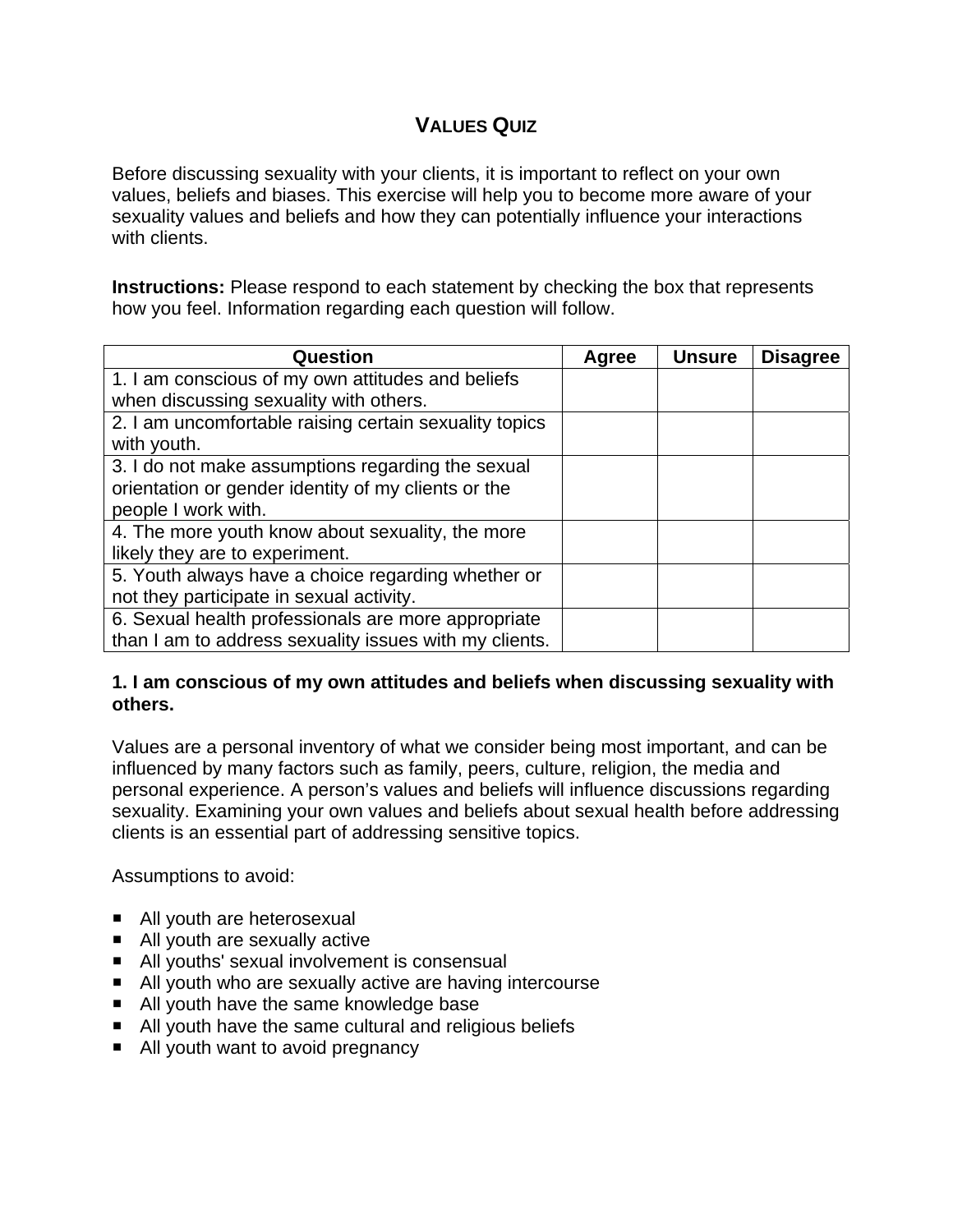### **2. I am uncomfortable raising certain sexuality topics with youth.**

Sexuality can be a difficult topic for anyone to discuss. Acknowledging your own awkwardness can make everyone feel more comfortable. Knowing where to look for information is an important part of feeling comfortable. If you are unsure about a question, be sure to find the correct answer and get back to the client. No one knows all the answers.

### **3. I do not make assumptions regarding the sexual orientation or gender identity of my clients or the people I work with.**

According to recent research, it is estimated that 2-10% of Canadians self-identify as non-heterosexual or LGBT (lesbian, gay, bisexual, or transgendered) (Public Health Agency of Canada [PHAC], 2008). When we make assumptions regarding orientation, we may unknowingly marginalize sexual minorities. Furthermore, factors inhibiting youth from accessing health services include discrimination from service providers, heterosexist cultures, or service providers not supportive of sexual minorities (Marshall, 2008).

To create LBGT friendly environments, service providers can

- Listen to how clients describe their gender, identity and relationships and use the clients' choice of words.
- Not make assumptions regarding a client's sexual orientation or gender identity, by using terms that are gender neutral such as "partner".
- Display a statement that indicates non-discriminatory services are offered.
- Display a statement that indicates there is a zero tolerance for homophobic language.
- Display LGBT information and posters (Prism, 2008).

## **4. The more youth know about sexuality, the more likely they are to experiment.**

Comprehensive sexuality education programs are designed to give young people the skills to make responsible sexual decisions. Programs that teach young people about contraception and safer sex do not lead to earlier onset or higher frequency of intercourse. In fact, programs that teach about both abstinence and safer sex can help young people to postpone having intercourse (Sex Information and Education Council of Canada [SIECCAN], 2010). Evaluations of comprehensive sexual health education programs have led to the conclusion that they result in postponement of first sexual intercourse, decreases in the number of partners, and increases in condom use (SIECCAN, 2010).